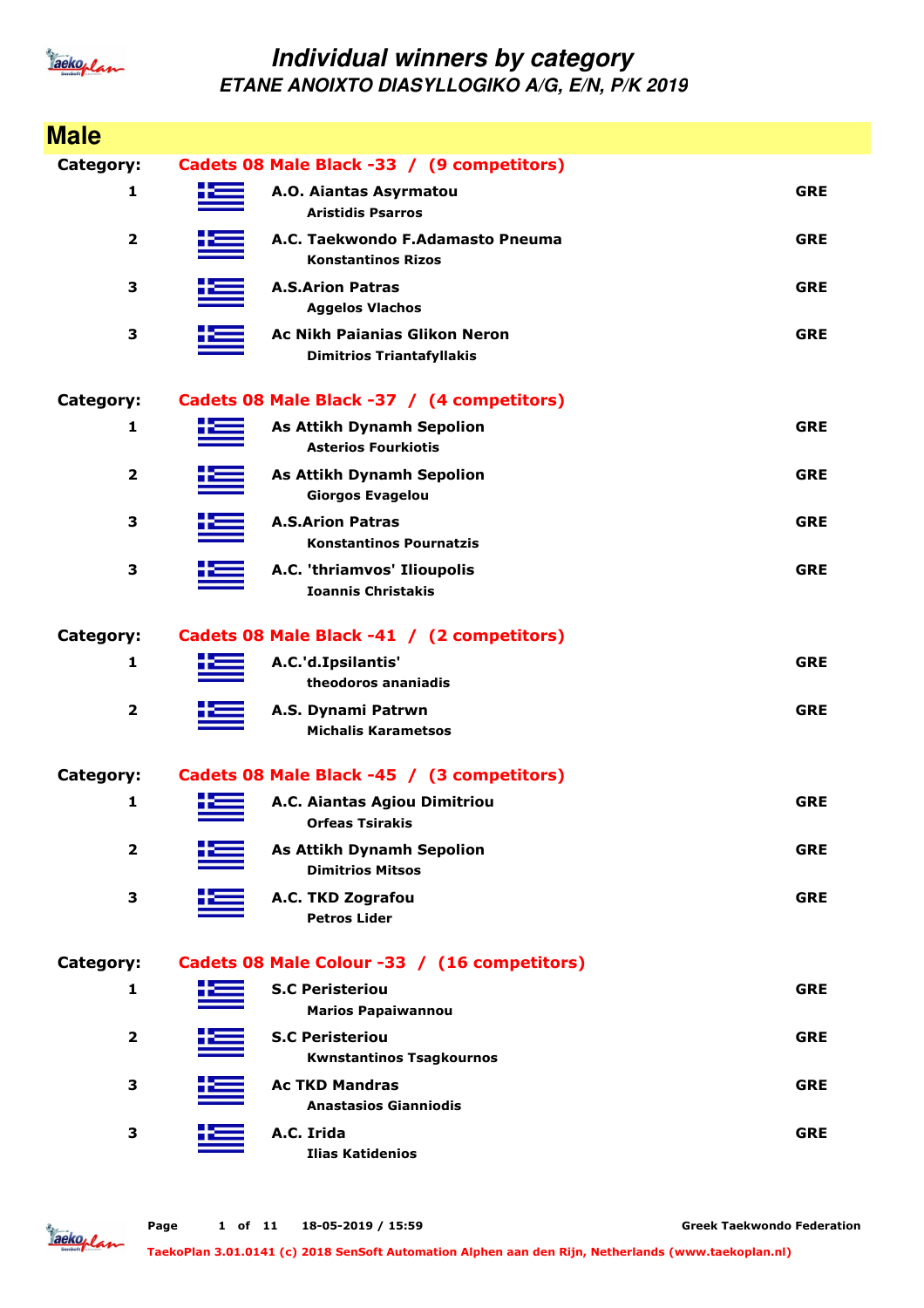

| <b>Male</b>             |                                                                |            |
|-------------------------|----------------------------------------------------------------|------------|
| Category:               | Cadets 08 Male Colour -37 / (17 competitors)                   |            |
| 1                       | Gaia Ac<br><b>Alexios Nikolaidis</b>                           | <b>GRE</b> |
| $\overline{\mathbf{2}}$ | A.C Dynami Korydallou<br><b>Ioakim Theoxaridis</b>             | <b>GRE</b> |
| 3                       | A.C Dynami Korydallou<br><b>Anastasios Tsakalos</b>            | <b>GRE</b> |
| 3                       | A.C. Atrwtos Kamaterou<br><b>Loukas Strinopoulos</b>           | <b>GRE</b> |
| Category:               | Cadets 08 Male Colour -41 / (12 competitors)                   |            |
| 1                       | <b>A.C Avantas</b><br><b>Georgios Labrou</b>                   | <b>GRE</b> |
| $\mathbf{2}$            | <b>Ac TKD Aigaleo</b><br><b>Alexandros Dedeoglou</b>           | <b>GRE</b> |
| 3                       | A.S. Korinthias<br><b>Dimitris Zogos</b>                       | <b>GRE</b> |
| 3                       | <b>A.C Avantas</b><br><b>Panagiotis Souflakis</b>              | <b>GRE</b> |
| Category:               | Cadets 08 Male Colour -45 / (4 competitors)                    |            |
| 1                       | <b>A.C Attalos Metamorfosis</b><br><b>Ioannis Santorinaios</b> | <b>GRE</b> |
| $\overline{\mathbf{2}}$ | <b>Fotia</b><br><b>Stelios Touzlas</b>                         | <b>GRE</b> |
| 3                       | A.C. Exelixi Nikaias<br>Andrei Iordache                        | <b>GRE</b> |
| 3                       | A.C. Aigioy Straton<br><b>Nikolaos Xinompitis</b>              | <b>GRE</b> |
| Category:               | Cadets 08 Male Colour -49 / (4 competitors)                    |            |
| 1                       | A.S. Oi Atrwtoi Ano Liosiwn<br><b>Konstantinos Kollias</b>     | <b>GRE</b> |
| $\mathbf{2}$            | <b>Gas Messinis</b><br><b>Xristod Dragiotis</b>                | <b>GRE</b> |
| 3                       | <b>Ac Aiantas Pefkis</b><br><b>Panagiotis Oygiaridis</b>       | <b>GRE</b> |
| 3                       | <b>As Vasilikou</b><br><b>Marios Balogiannis</b>               | <b>GRE</b> |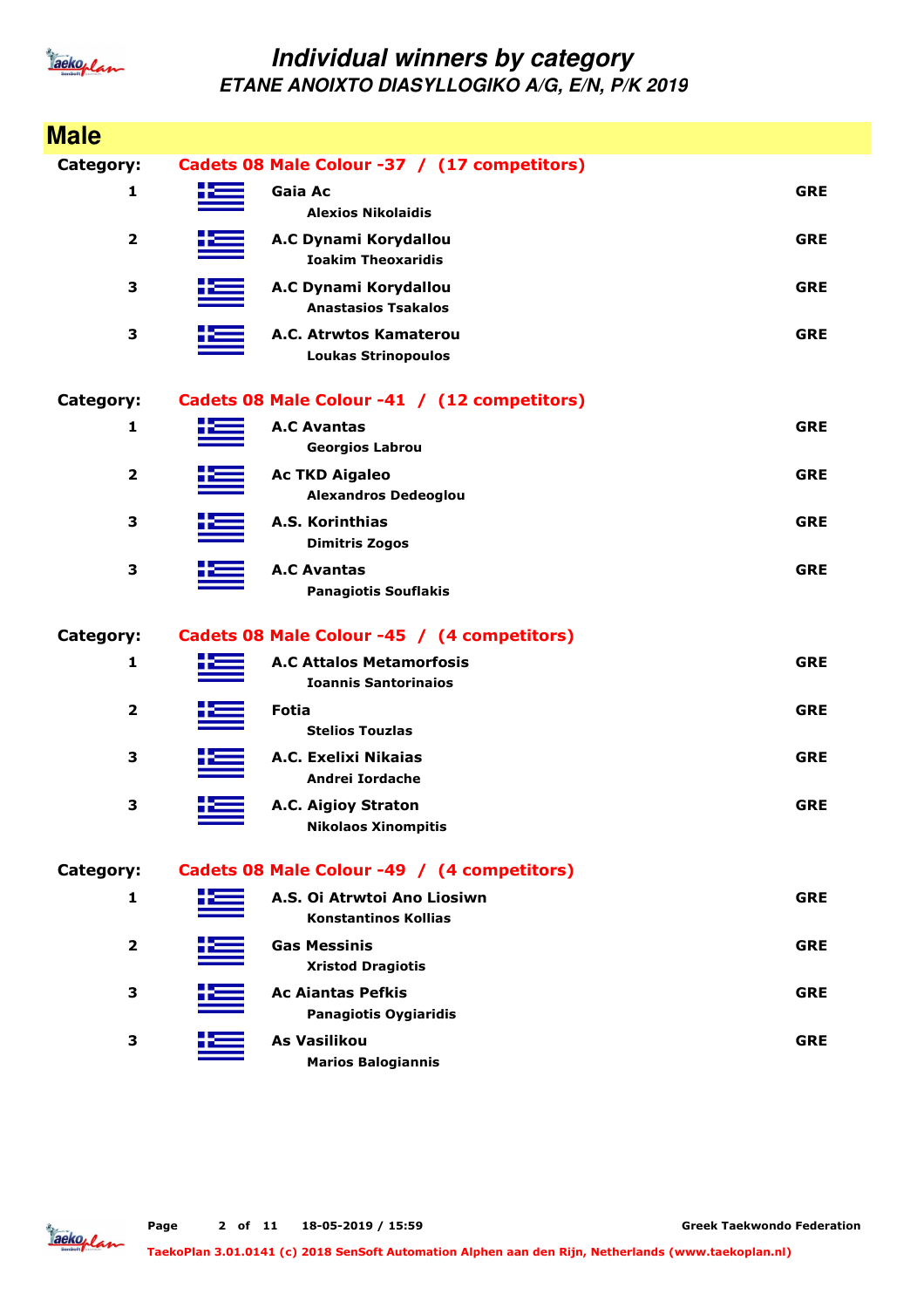

| <b>Male</b>             |    |                                                                     |            |
|-------------------------|----|---------------------------------------------------------------------|------------|
| <b>Category:</b>        |    | Cadets 08 Male Colour -61 / (2 competitors)                         |            |
| 1                       |    | A.C. Antimaxos<br>Nikolaos eleftheriadis                            | <b>GRE</b> |
| $\overline{\mathbf{2}}$ |    | A.C Sepolion 'aristion' (Greece)<br><b>Fotios Dimitriou</b>         | <b>GRE</b> |
| <b>Category:</b>        |    | Cadets 08 Male Colour -65 / (2 competitors)                         |            |
| 1                       |    | A.C. Exelixi Nikaias<br><b>Spiridon Simitekalos</b>                 | <b>GRE</b> |
| $\overline{\mathbf{2}}$ |    | <b>Olympiacos S.F.P.</b><br><b>Nikos Mauropoulos</b>                | <b>GRE</b> |
| <b>Category:</b>        |    | Cadets 05-06 Male Black -37 / Fly (5 competitors)                   |            |
| 1                       |    | A.C. Nea Dinami Geraka<br><b>Georgios Akrivos</b>                   | <b>GRE</b> |
| $\overline{\mathbf{2}}$ |    | A.C. Aiantas Agiou Dimitriou<br><b>Lazaros Gavalas</b>              | <b>GRE</b> |
| 3                       |    | A.C. Aiantas Agiou Dimitriou<br><b>Konstantinos Stamoulis</b>       | <b>GRE</b> |
| 3                       |    | A.S. Kaisarianis<br><b>Antonios Astirakakis</b>                     | <b>GRE</b> |
| <b>Category:</b>        |    | Cadets 05-06 Male Black -41 / Bantam (10 competitors)               |            |
| $\mathbf{1}$            |    | A.C. Dafnis<br><b>Dimitrios Aristeidis Papazogonopoulos</b>         | <b>GRE</b> |
| $\mathbf{2}$            |    | <b>A.C.Asteras Loutrakiou</b><br><b>Charalampos Ioannidis</b>       | <b>GRE</b> |
| 3                       | tЕ | <b>A.O. Titanes Peristeriou</b><br><b>Giorgos Kechagias</b>         | <b>GRE</b> |
| 3                       |    | A.C. Aiantas Agiou Dimitriou<br><b>Efraim Konstantinos Farmakis</b> | <b>GRE</b> |
| Category:               |    | Cadets 05-06 Male Black -45 / Feather (7 competitors)               |            |
| 1                       |    | A.S. Kaisarianis<br><b>Antwnis Maidonis</b>                         | <b>GRE</b> |
| $\mathbf{2}$            |    | A.C. Dafnis<br><b>Fotios Kolias</b>                                 | <b>GRE</b> |
| 3                       |    | A.C. Aiantas Agiou Dimitriou<br><b>Giorgos Lampris</b>              | <b>GRE</b> |
| 3                       |    | <b>Ef Agonizesthe</b><br><b>Thomas Gkountaras</b>                   | <b>GRE</b> |

Jackoplan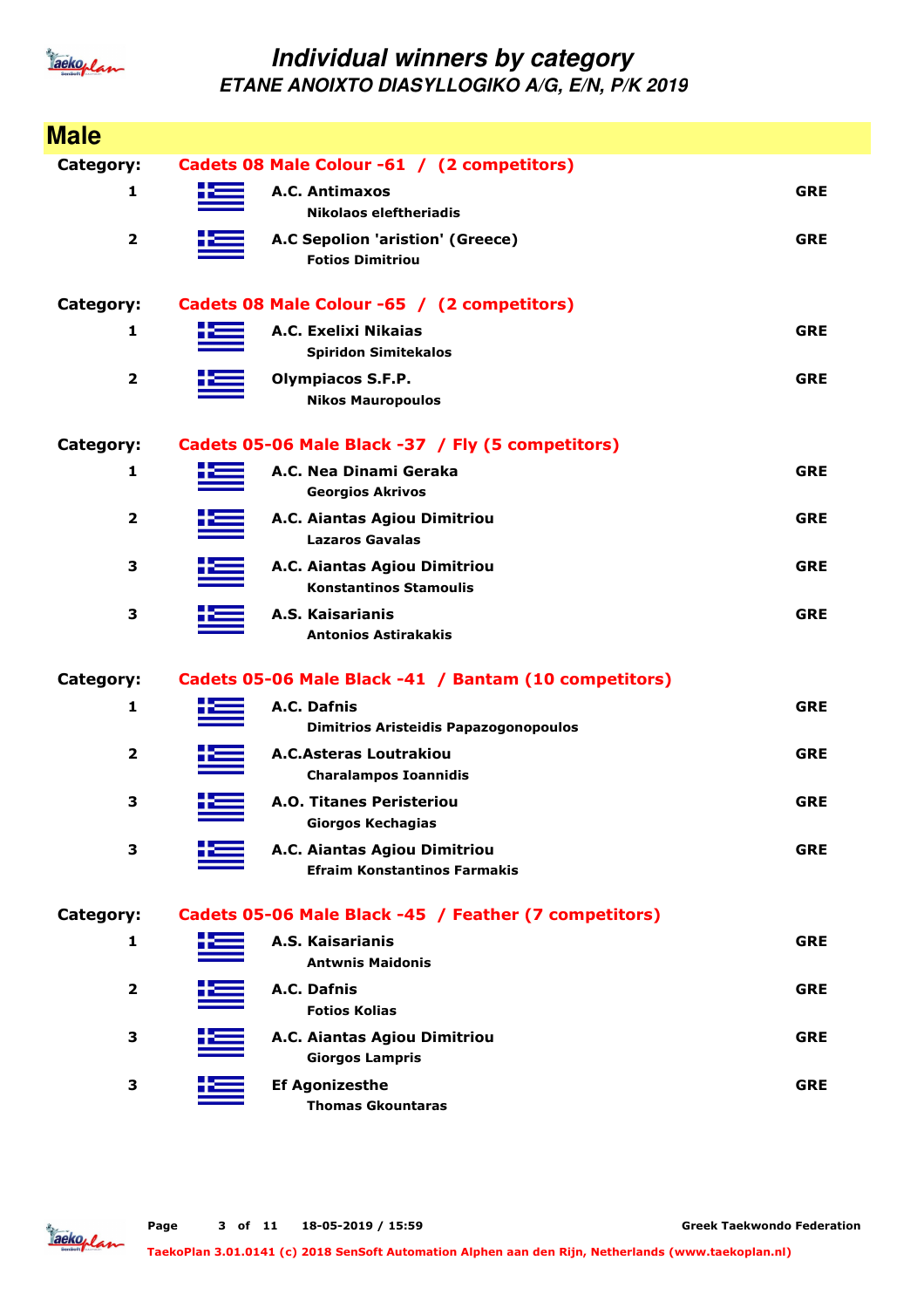

| <b>Male</b>             |    |                                                                             |            |
|-------------------------|----|-----------------------------------------------------------------------------|------------|
| Category:               |    | Cadets 05-06 Male Black -49 / Light (12 competitors)                        |            |
| 1                       | НΞ | A.C. Aiantas Agiou Dimitriou<br><b>Belos Panagiotis Polimos</b>             | <b>GRE</b> |
| $\overline{\mathbf{2}}$ |    | A.S. Ethnikos 95<br><b>Georgios Hynopotamos</b>                             | <b>GRE</b> |
| 3                       |    | A.C. Taekwondo F.Adamasto Pneuma<br><b>Konstantinos Vlachakis</b>           | <b>GRE</b> |
| 3                       |    | A.C. Aiantas Agiou Dimitriou<br><b>Lampros Pappas</b>                       | <b>GRE</b> |
| Category:               |    | Cadets 05-06 Male Black -53 / Welter (4 competitors)                        |            |
| 1                       |    | A.C. Virona<br><b>Pavlos Tsitsaras</b>                                      | <b>GRE</b> |
| $\overline{2}$          |    | <b>A.C.Asteras Loutrakiou</b><br><b>Apostolos Pantazis</b>                  | <b>GRE</b> |
| 3                       |    | Archaia Olympia<br><b>Ioannis Gkogkos</b>                                   | <b>GRE</b> |
| Category:               |    | Cadets 05-06 Male Black -57 / Light middle (5 competitors)                  |            |
| 1                       |    | <b>S.C Peristeriou</b><br><b>Stelios Theofanopoulos</b>                     | <b>GRE</b> |
| $\overline{2}$          |    | <b>A.C.Asteras Loutrakiou</b><br><b>Ioannis Kokkinos</b>                    | <b>GRE</b> |
| 3                       |    | <b>As Lofos Peristeriou</b><br><b>Theodoros Tzedakis</b>                    | <b>GRE</b> |
| 3                       |    | <b>A.M.S Pigmi Panaitoliou</b><br><b>Theofanis Bekoulis</b>                 | <b>GRE</b> |
| Category:               |    | Cadets 05-06 Male Black -65 / Light heavy (4 competitors)                   |            |
| 1                       |    | <b>As Attikh Dynamh Sepolion</b><br><b>Rafael Pappas</b>                    | <b>GRE</b> |
| $\mathbf 2$             |    | A.C Olympiako Agwnistiko TKD Salaminas<br><b>Panagiotis Anagnostopoulos</b> | <b>GRE</b> |
| 3                       |    | A.C. 'thriamvos' Ilioupolis<br><b>Manousos Vasilakakis</b>                  | <b>GRE</b> |
| 3                       |    | A.S. Taekwondo Keratsiniou<br><b>Anastasios-Georgios Zougris</b>            | <b>GRE</b> |
| Category:               |    | Cadets 05-06 Male Black +65 / Heavy (1 competitors)                         |            |
| 1                       |    | A.S. Asterion<br><b>Emmanouil-Eutihios Christodoulakis</b>                  | <b>GRE</b> |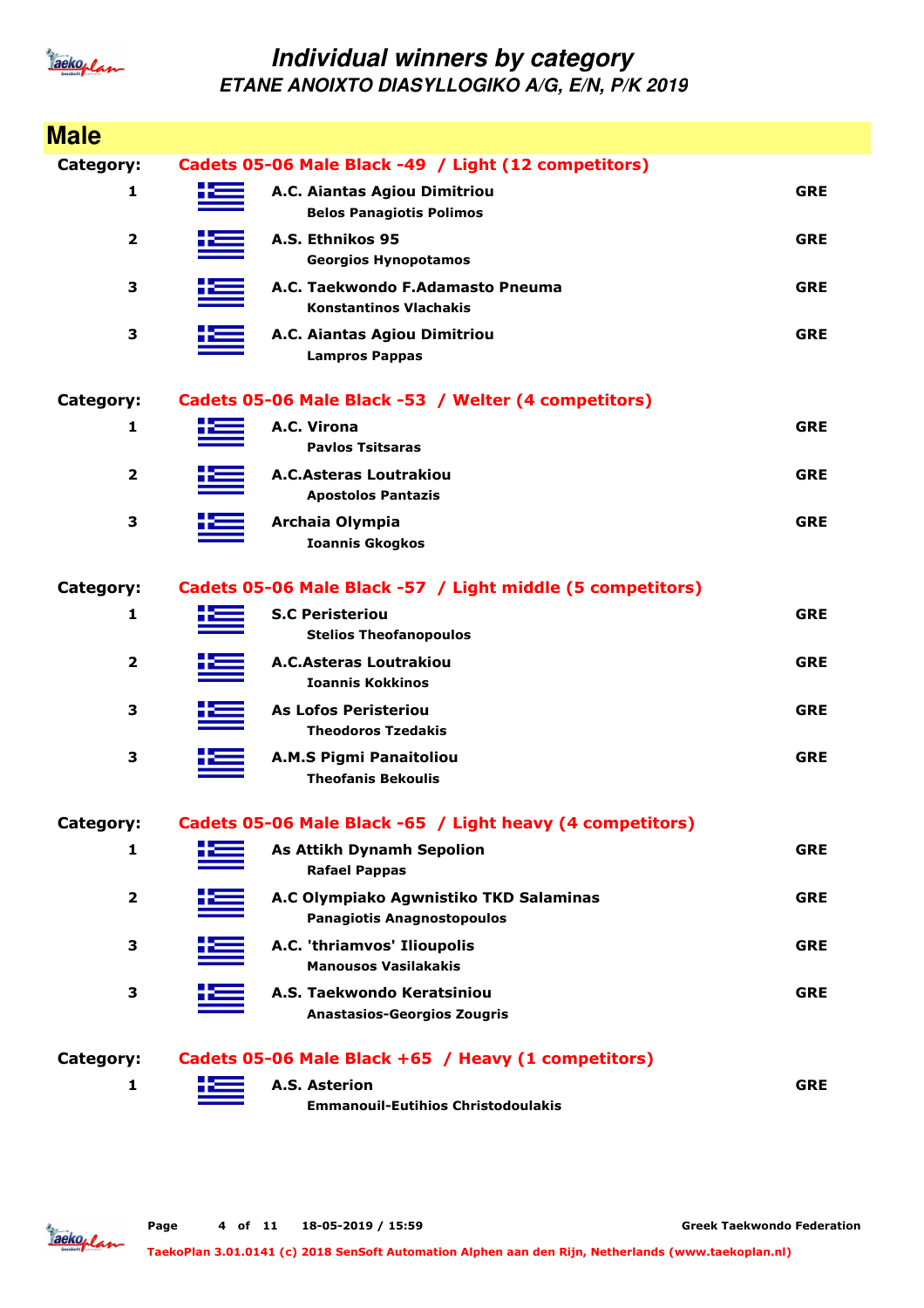

| <b>Male</b>             |      |                                                                     |            |
|-------------------------|------|---------------------------------------------------------------------|------------|
| Category:               |      | Cadets 05-06 Male Colour -33 / Fin (2 competitors)                  |            |
| 1                       |      | <b>Ac.Krites</b><br><b>Stefanos Voutas</b>                          | <b>GRE</b> |
| $\overline{\mathbf{2}}$ |      | A.C Dynami Korydallou<br><b>Nikolaos Sotiropoulos</b>               | <b>GRE</b> |
| Category:               |      | Cadets 05-06 Male Colour -37 / Fly (4 competitors)                  |            |
| 1                       |      | A.S. Kaisarianis<br><b>Panagiotis Gevezos</b>                       | <b>GRE</b> |
| $\overline{\mathbf{2}}$ |      | <b>Ac Nikh Paianias Glikon Neron</b><br><b>Efstratios Manolidis</b> | <b>GRE</b> |
| 3                       |      | <b>A.C TKD Evritanias</b><br><b>Charalampos Zaxarakis</b>           | <b>GRE</b> |
| 3                       |      | <b>Apsys Pelasgoi</b><br><b>Agisilaos Theocharis-Iodvalkis</b>      | <b>GRE</b> |
| Category:               |      | Cadets 05-06 Male Colour -41 / Bantam (4 competitors)               |            |
| 1                       |      | A.S. Kaisarianis<br><b>Georgios Kokovikas</b>                       | <b>GRE</b> |
| $\overline{2}$          |      | <b>A.S. TKD Pelopidas</b><br><b>Athanasios Triantafyllou</b>        | <b>GRE</b> |
| 3                       |      | A.C. Entelechia<br>Aggelos-Razvan Predescu                          | <b>GRE</b> |
| З                       |      | A.C. Exelixi Nikaias<br><b>Ioannis Nikiforos Skilas</b>             | <b>GRE</b> |
| Category:               |      | Cadets 05-06 Male Colour -45 / Feather (8 competitors)              |            |
| 1                       | H 22 | <b>As Attikh Dynamh Sepolion</b><br><b>Ioannis Mourafetis</b>       | <b>GRE</b> |
| $\overline{\mathbf{2}}$ |      | A.C. Flegon<br><b>Nikos Sinodinos</b>                               | <b>GRE</b> |
| 3                       |      | <b>Fotia</b><br><b>Antonis Gad</b>                                  | <b>GRE</b> |
| 3                       |      | <b>S.G.Megaron</b><br><b>Stamatis Lampsas</b>                       | <b>GRE</b> |

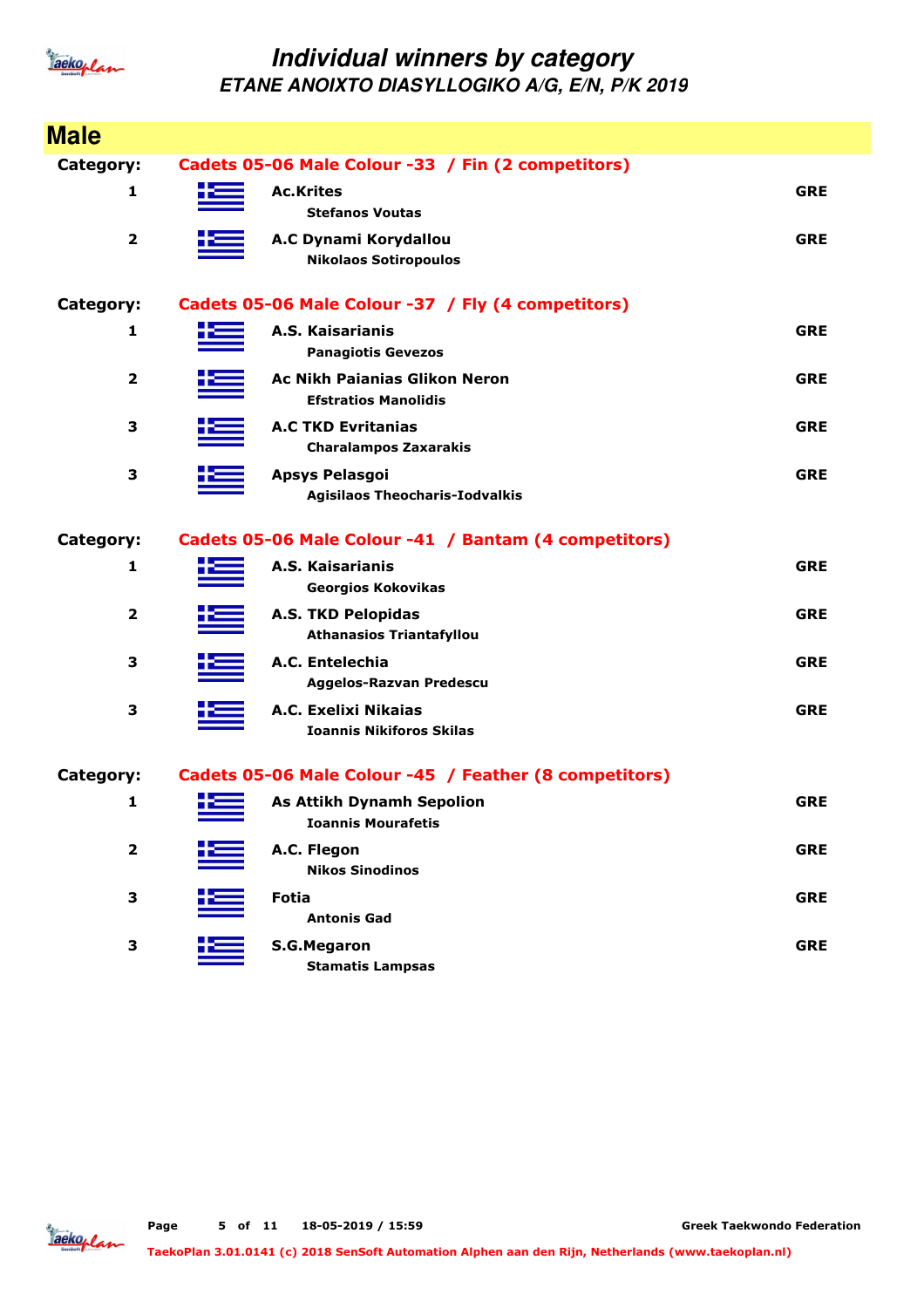

| <b>Male</b>             |      |                                                                             |            |
|-------------------------|------|-----------------------------------------------------------------------------|------------|
|                         |      |                                                                             |            |
| <b>Category:</b>        |      | Cadets 05-06 Male Colour -49 / Light (10 competitors)                       |            |
| 1                       |      | <b>A.C.Nemesis Athens</b><br><b>Anastasios Stamatis</b>                     | <b>GRE</b> |
| $\mathbf{2}$            |      | <b>G.A.S. Stoxos</b><br><b>Christos Sterpis</b>                             | <b>GRE</b> |
| 3                       |      | <b>A.O. Titanes Peristeriou</b><br><b>Aggelos Ladas</b>                     | <b>GRE</b> |
| 3                       |      | <b>As Maiandros</b><br><b>Athanasios Sagias</b>                             | <b>GRE</b> |
| Category:               |      | Cadets 05-06 Male Colour -53 / Welter (7 competitors)                       |            |
| 1                       |      | <b>A.S.Archagellos Michail Argiroupolis</b><br><b>Nikolaos Vordonarakis</b> | <b>GRE</b> |
| $\overline{\mathbf{2}}$ |      | <b>A.C Leon</b><br><b>Panagiotis Karavitis</b>                              | <b>GRE</b> |
| 3                       |      | <b>Gas Messinis</b><br><b>Giorgos Alexopoulos</b>                           | <b>GRE</b> |
| 3                       |      | Ao Eypiridai<br><b>Vasilios Kiritsis</b>                                    | <b>GRE</b> |
| Category:               |      | Cadets 05-06 Male Colour -57 / Light middle (4 competitors)                 |            |
| 1                       |      | <b>As Niki Iliou</b><br><b>Evaggelos Tsiotinos</b>                          | <b>GRE</b> |
| $\overline{\mathbf{2}}$ |      | A.C. Pileas<br><b>Pavlos Kourkoulos</b>                                     | <b>GRE</b> |
| 3                       |      | A.S.Paianias 'paian'<br><b>Spyros-Michalis Houdas</b>                       | <b>GRE</b> |
| 3                       | 45 - | <b>Pao Ellinoroson O Andrianos</b><br>Konstantinos Alexios Papanikolaou     | <b>GRE</b> |
| Category:               |      | Cadets 05-06 Male Colour -61 / Middle (5 competitors)                       |            |
| 1                       |      | <b>A.C Zeus Aspropyrgou</b><br><b>Ioannis Iliopoulos</b>                    | <b>GRE</b> |
| 2                       |      | <b>A.S.Arion Patras</b><br><b>Emanouil Koparidis</b>                        | <b>GRE</b> |
| 3                       |      | A.S. Oi Atrwtoi Ano Liosiwn<br><b>Stefanos Loukouzas</b>                    | <b>GRE</b> |
| 3                       |      | A.C. Entelechia<br><b>Spyridon Niavis</b>                                   | <b>GRE</b> |

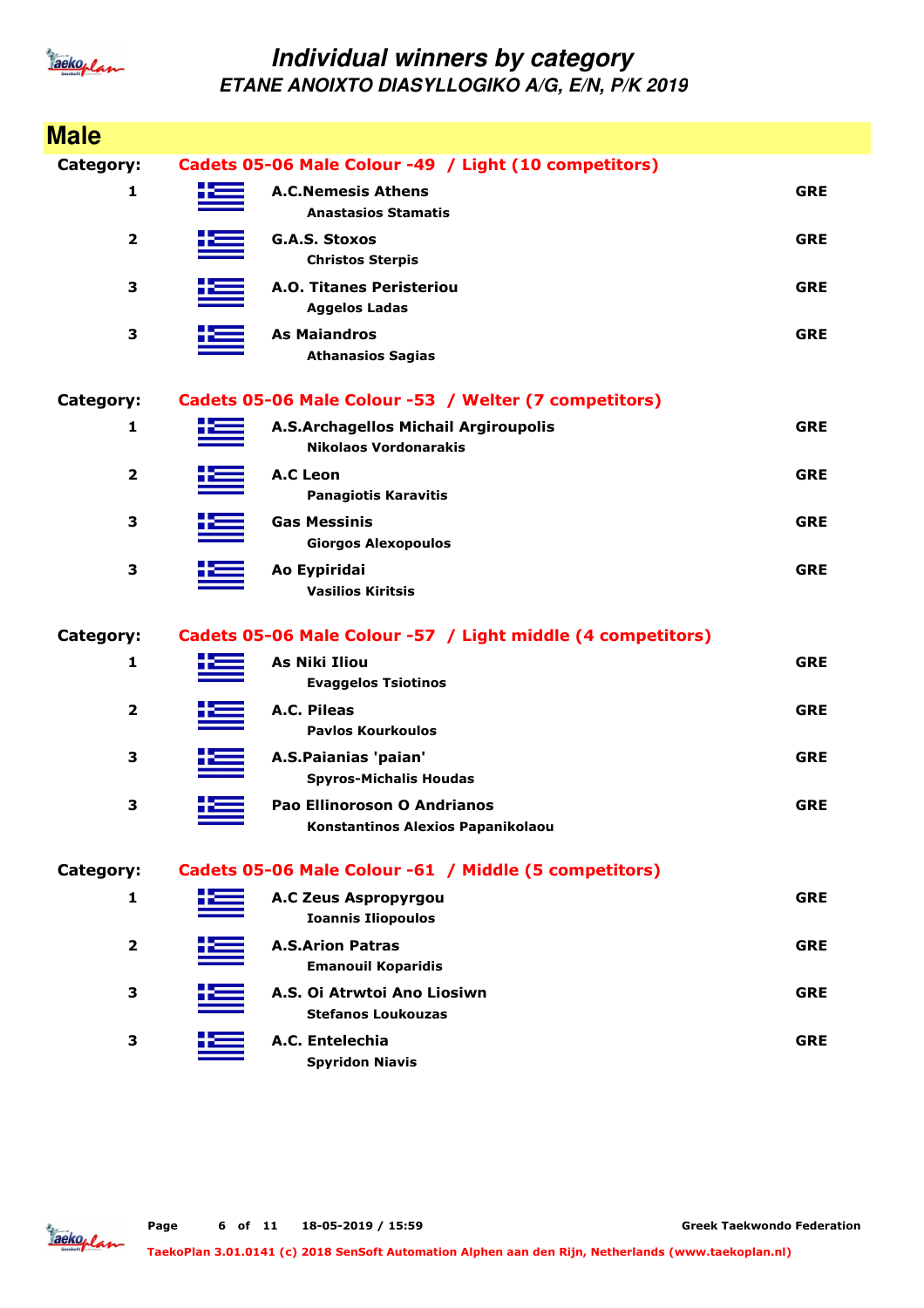

| <b>Male</b>             |                                                                              |            |
|-------------------------|------------------------------------------------------------------------------|------------|
| Category:               | Cadets 05-06 Male Colour -65 / Light heavy (3 competitors)                   |            |
| 1                       | <u>its</u><br>A.C. Aiantas Agiou Dimitriou<br><b>Alexandros Stathopoulos</b> | <b>GRE</b> |
| $\overline{2}$          | 些<br><b>As Maiandros</b><br><b>Ioannis Mpirlis</b>                           | <b>GRE</b> |
| 3                       | 些<br>A.O.Tkd Halandriou<br><b>Meletios Karnavas</b>                          | <b>GRE</b> |
| Category:               | Cadets 05-06 Male Colour +65 / Heavy (2 competitors)                         |            |
| 1                       | 些<br>Ao Eypiridai<br>Alexadros Alexadrou                                     | <b>GRE</b> |
| $\overline{\mathbf{2}}$ | <u>tes</u><br><b>Athlos Aigaleo</b><br><b>Charis Papadopoulos</b>            | <b>GRE</b> |

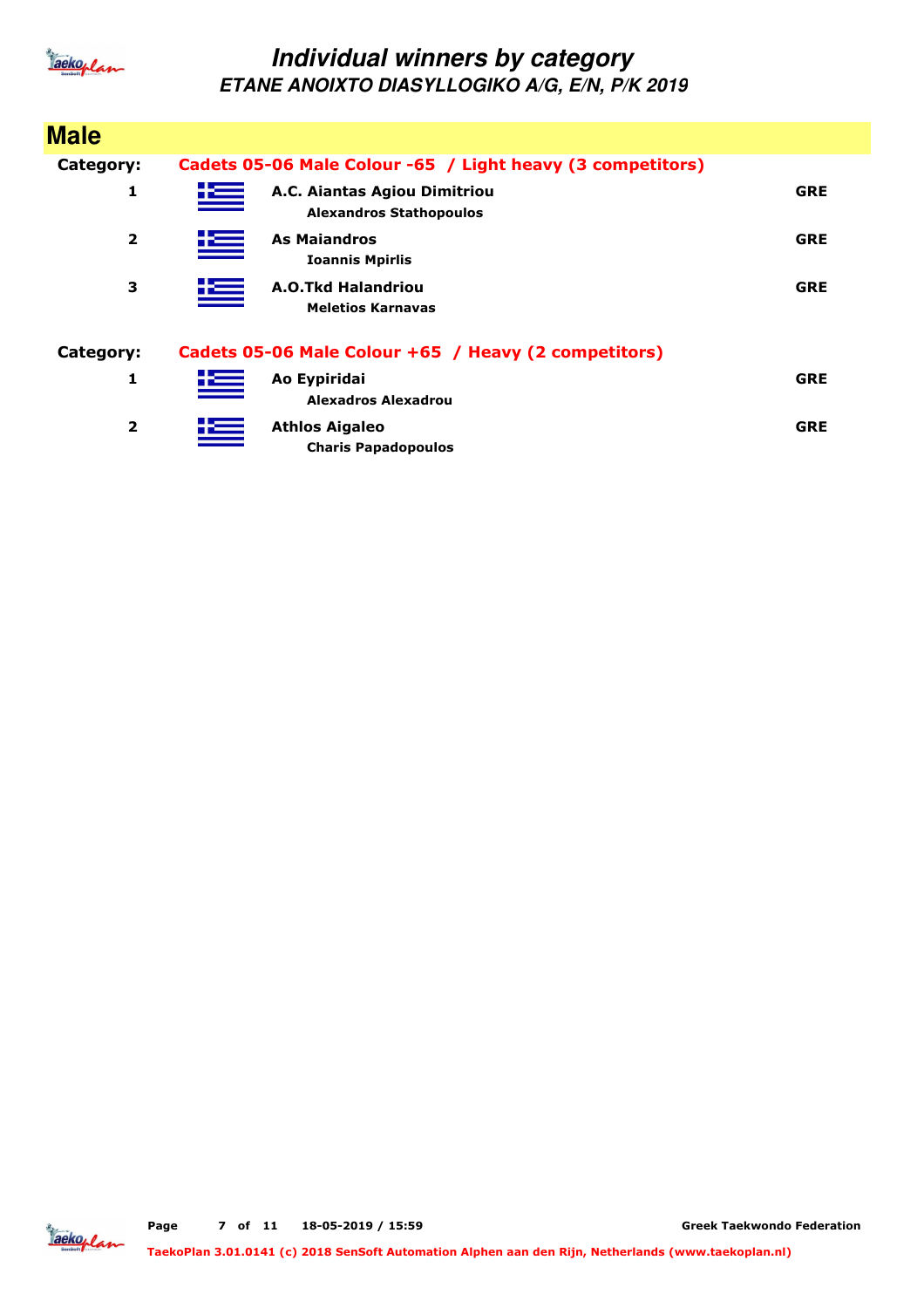

| <b>Female</b>    |                                                            |            |
|------------------|------------------------------------------------------------|------------|
| <b>Category:</b> | Cadets 05-06 Female Black -37 / Bantam (3 competitors)     |            |
| 1                | A.C. TKD Arion 2005<br><b>Melina Karidi</b>                | <b>GRE</b> |
| $\mathbf{2}$     | <b>A.S. TKD Pelopidas</b><br>Kyriaki Nikoleta Antonopoulou | <b>GRE</b> |
| 3                | <b>Ac Nikh Paianias Glikon Neron</b><br>Athanasia Katsoti  | <b>GRE</b> |
| <b>Category:</b> | Cadets 05-06 Female Black -41 / Feather (4 competitors)    |            |
| 1                | A.S. Ethnikos 95<br>Nefeli Zafeiropoulou                   | <b>GRE</b> |
| $\mathbf{2}$     | <b>A.S.Arion Patras</b><br>Sofia Pournatzi                 | <b>GRE</b> |
| 3                | <b>Fotia</b><br>Ioanna Sereti                              | <b>GRE</b> |
| 3                | <b>Fotia</b><br>Zaharoula Moutsokou                        | <b>GRE</b> |
| <b>Category:</b> | Cadets 05-06 Female Black -44 / Light (4 competitors)      |            |
| 1                | <b>S.C Peristeriou</b><br>Stella Marentaki                 | <b>GRE</b> |
| $\mathbf{2}$     | A.C. TKD Agia Paraskevi<br>Konstantina Kyritsi             | <b>GRE</b> |
| 3                | <b>Ef Agonizesthe</b><br>Danai Gkountara                   | <b>GRE</b> |
| 3                | Gaia Ac<br>Aikaterini Patilokostopoulou                    | <b>GRE</b> |
| <b>Category:</b> | Cadets 05-06 Female Black -47 / Welter (8 competitors)     |            |
| 1                | A.C. Virona<br>Anna Maria Kriatsioti                       | <b>GRE</b> |
| $\mathbf{2}$     | <b>S.C Peristeriou</b><br>charikleia Sargantani            | <b>GRE</b> |
| 3                | A.C. Aiantas Agiou Dimitriou<br><b>Georgia Stamellou</b>   | <b>GRE</b> |
| 3                | <b>Athlos Aigaleo</b><br>Zoi Mpoka                         | <b>GRE</b> |

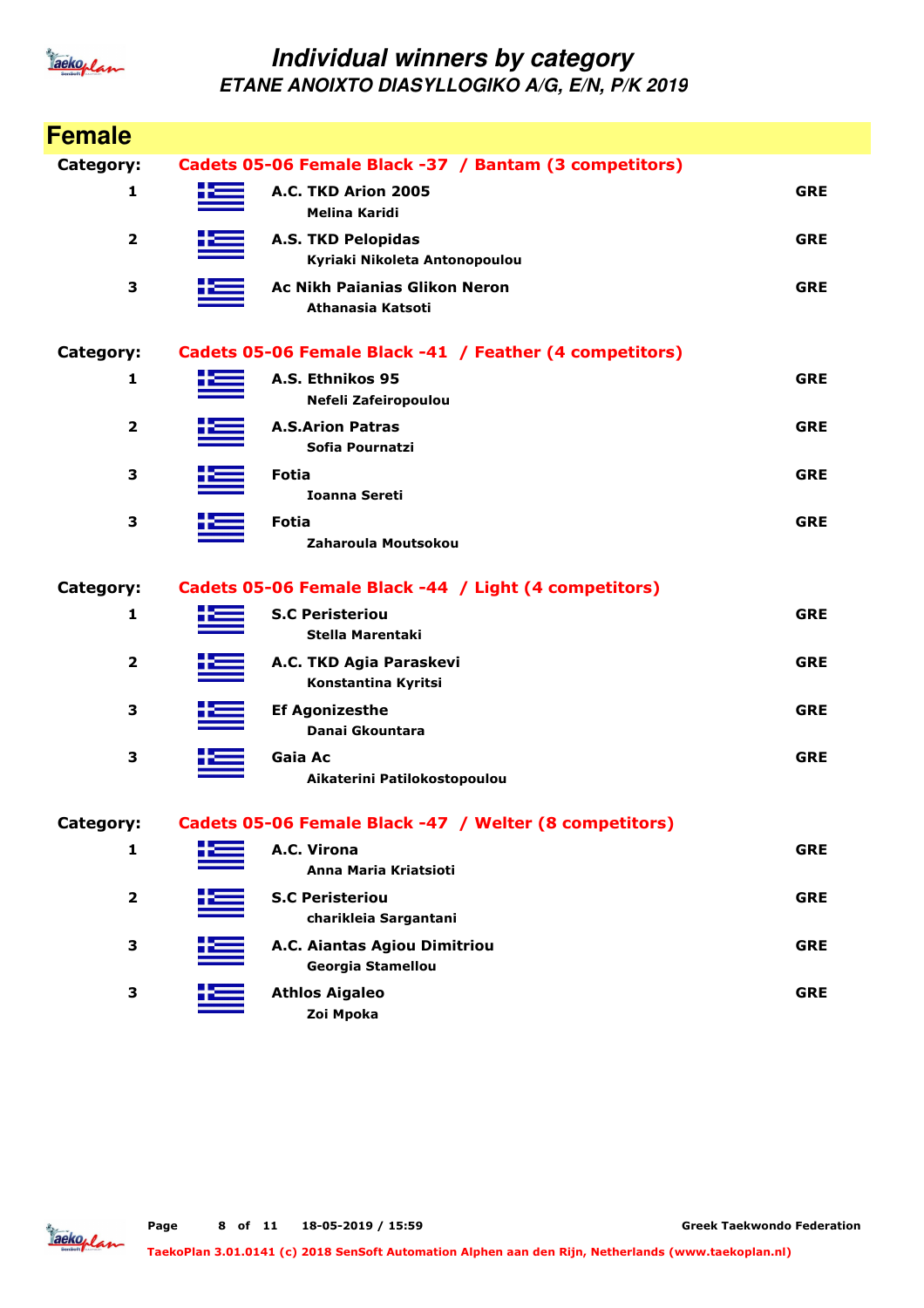

| <b>Female</b>  |    |                                                               |            |
|----------------|----|---------------------------------------------------------------|------------|
| Category:      |    | Cadets 05-06 Female Black -51 / Light middle (13 competitors) |            |
| 1              |    | <b>Ac TKD Mandras</b><br>Athanasia Tsallou                    | <b>GRE</b> |
| $\overline{2}$ |    | A.G.S. Protoporos<br>Georgia Karapistoli                      | <b>GRE</b> |
| 3              |    | A.C. Exelixi Nikaias<br><b>Stavroula Troufa</b>               | <b>GRE</b> |
| 3              |    | <b>Ac TKD Aigaleo</b><br>Paraskevi-Panagiota Lemoni           | <b>GRE</b> |
| Category:      |    | Cadets 05-06 Female Black -55 / Middle (8 competitors)        |            |
| 1              |    | <b>A.C Fokeas</b><br>Anastasia Tsipa                          | <b>GRE</b> |
| 2              |    | <b>As Attikh Dynamh Sepolion</b><br><b>Maria Yfanti</b>       | <b>GRE</b> |
| 3              |    | A.C.'d.Ipsilantis'<br>Dimitra Vasiliadou                      | <b>GRE</b> |
| 3              |    | A.C. Taekwondo F.Adamasto Pneuma<br>Agoritsa-Artemia Kitsiou  | <b>GRE</b> |
| Category:      |    | Cadets 05-06 Female Black -59 / Light heavy (3 competitors)   |            |
| 1              |    | A.S. Ethnikos 95<br>Nefeli Feidarou                           | <b>GRE</b> |
| $\overline{2}$ |    | <b>A.C Fokeas</b><br>Evdokia Andrianopoulou                   | <b>GRE</b> |
| 3              |    | A.C. Nea Dinami Geraka<br>Maria - Eleni Seferiadi             | <b>GRE</b> |
| Category:      |    | Cadets 05-06 Female Black +59 / Heavy (6 competitors)         |            |
| 1              | X. | A.S. Ethnikos 95<br>Anastasia - Georgia Konstantoni           | <b>GRE</b> |
| $\mathbf 2$    |    | <b>Gas Messinis</b><br><b>Eleni Marosi</b>                    | <b>GRE</b> |
| 3              |    | A.C. Nea Dinami Geraka<br>Stavroula Natalia Mentzenioti       | <b>GRE</b> |
| 3              |    | <b>A.S. Asterion</b><br>Konstantina Christodoulaki            | <b>GRE</b> |

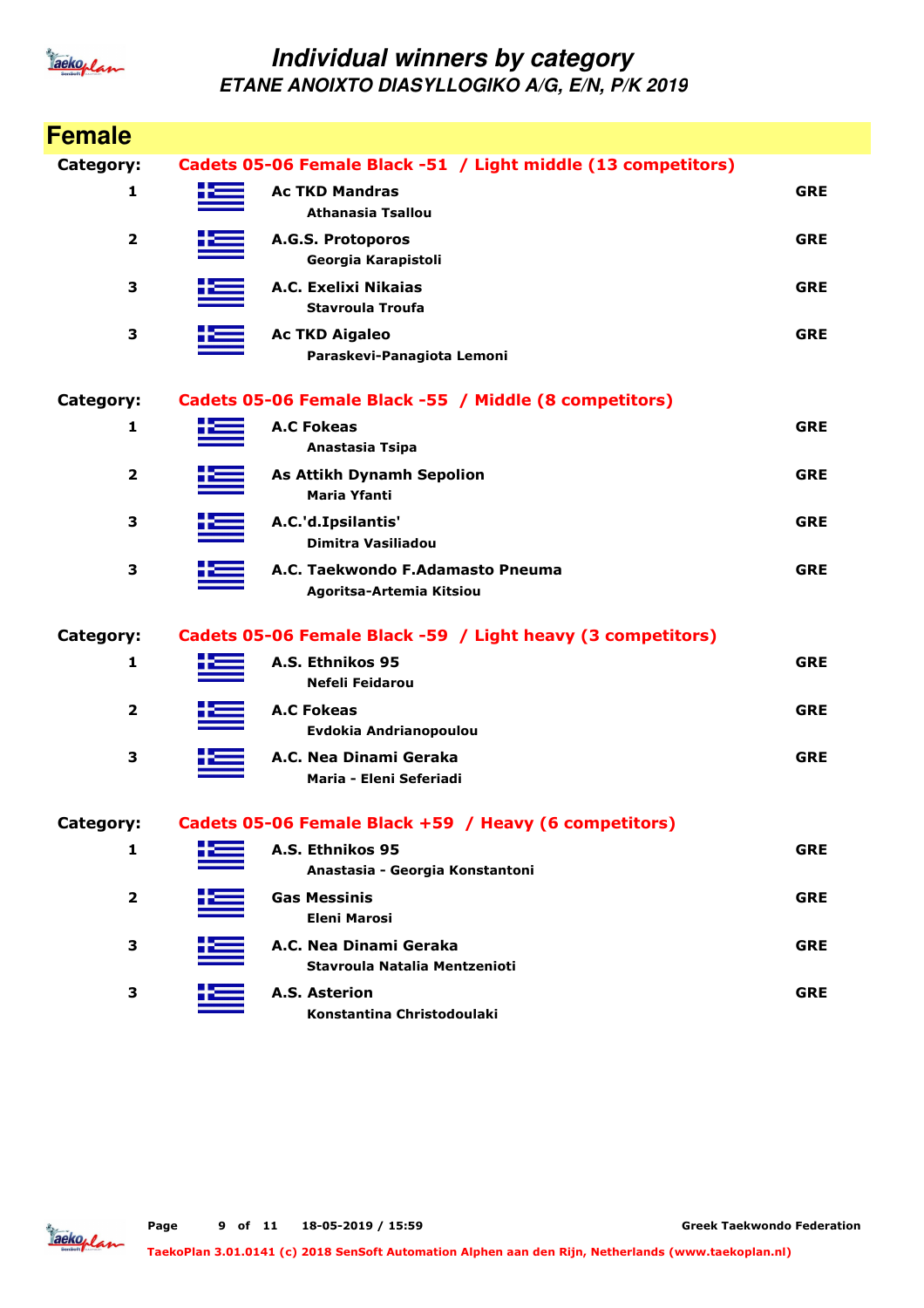

| <b>Female</b>           |      |                                                               |            |
|-------------------------|------|---------------------------------------------------------------|------------|
| Category:               |      | Cadets 05-06 Female Colour -41 / Feather (6 competitors)      |            |
| 1                       | H 22 | A.S. Agonas<br>Sofia Goni                                     | <b>GRE</b> |
| 2                       |      | A.C Athilisi Nikaias<br>Georgia kikgilou                      | <b>GRE</b> |
| 3                       |      | A.C Athilisi Nikaias<br>Anastasia Kikgilou                    | <b>GRE</b> |
| 3                       |      | <b>Apsys Pelasgoi</b><br><b>Magdalini Theochari-Iodvalkis</b> | <b>GRE</b> |
| Category:               |      | Cadets 05-06 Female Colour -44 / Light (5 competitors)        |            |
| 1                       |      | A.S. Ethnikos 95<br>Anastasia Lada                            | <b>GRE</b> |
| 2                       |      | <b>Momentum Taekwondo</b><br><b>Theodora Dedegkika</b>        | <b>GRE</b> |
| 3                       |      | A.C. 'thriamvos' Ilioupolis<br><b>Eleni Tzoiti</b>            | <b>GRE</b> |
| 3                       |      | A.C. Aigioy Straton<br>Aikaterini Kyriakopoulou               | <b>GRE</b> |
| Category:               |      | Cadets 05-06 Female Colour -47 / Welter (9 competitors)       |            |
| 1                       |      | <b>A.C TKD Evritanias</b><br><b>Maria Koniaviti</b>           | <b>GRE</b> |
| $\mathbf 2$             |      | <b>A.C Nikeas Alaiskas Team</b><br>Tzemma Maria Kelemeni      | <b>GRE</b> |
| 3                       |      | <b>As Maiandros</b><br>Sofia Ilia                             | <b>GRE</b> |
| 3                       |      | <b>As Maiandros</b><br>Andromachi Soula                       | <b>GRE</b> |
| Category:               |      | Cadets 05-06 Female Colour -51 / Light middle (8 competitors) |            |
| 1                       |      | <b>A.C Olympion Romi</b><br>Patrycja Czepaczyska              | <b>GRE</b> |
| $\overline{\mathbf{2}}$ |      | <b>A.C Attalos Metamorfosis</b><br>Sofia Vourvoulaki          | <b>GRE</b> |
| 3                       |      | A.C.Mitilini<br>Stylliani Bogiatzi                            | <b>GRE</b> |
| 3                       |      | A.C. Aris Ano Patision<br><b>Eleni Iliopoulou</b>             | <b>GRE</b> |